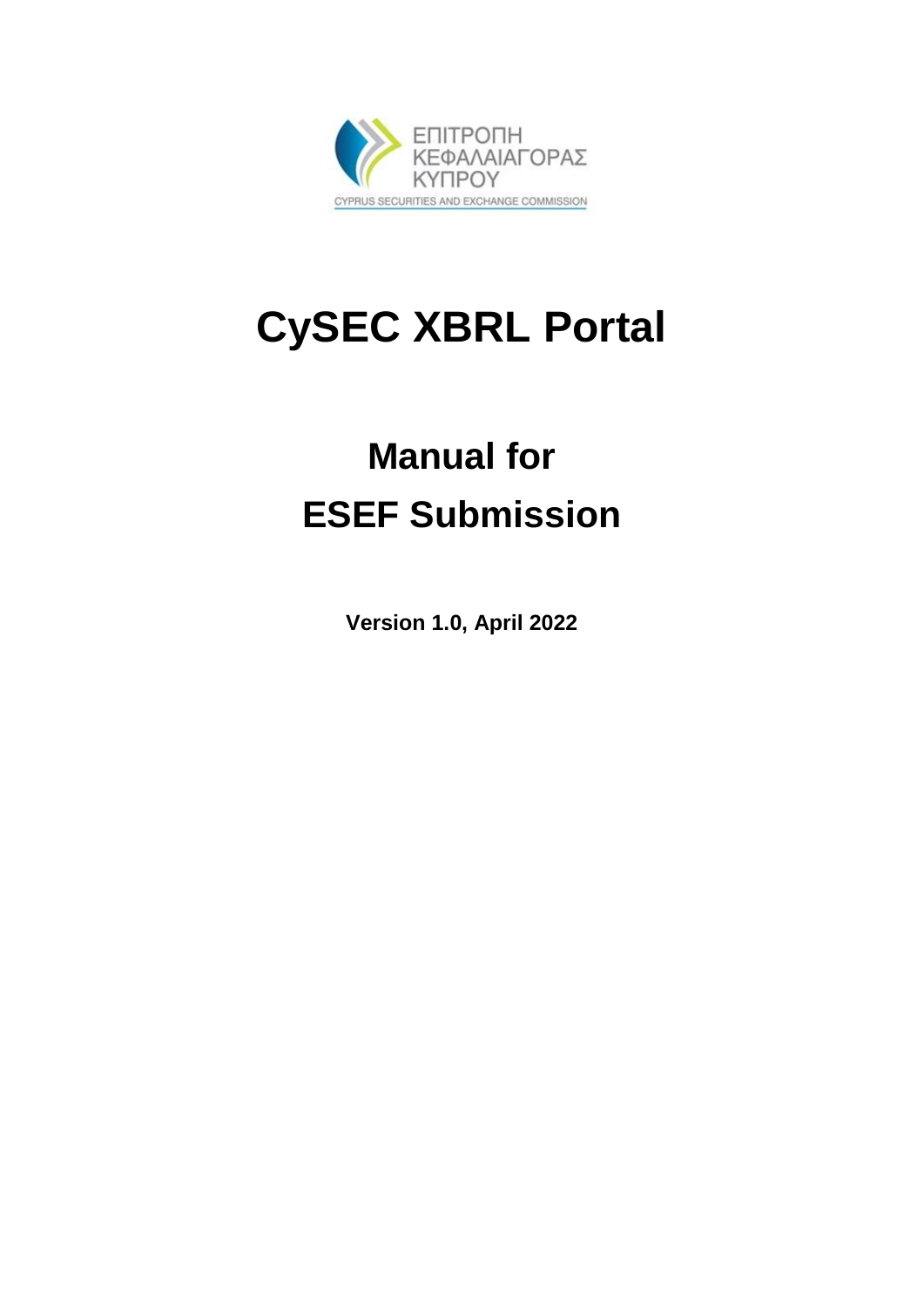# **Submission of the ESEF Report**

To submit your ESEF report to CySEC, please click on *Filings > Create Filing*.



# Select your ESEF report and click on *Submit Filing*.

| <b>≡ Upload Filing</b>  |                            |              |
|-------------------------|----------------------------|--------------|
| <b>Reporting Entity</b> | 128                        | $\checkmark$ |
| File                    | Choose file No file chosen |              |
| Comment                 |                            |              |
|                         |                            |              |

Submit Filing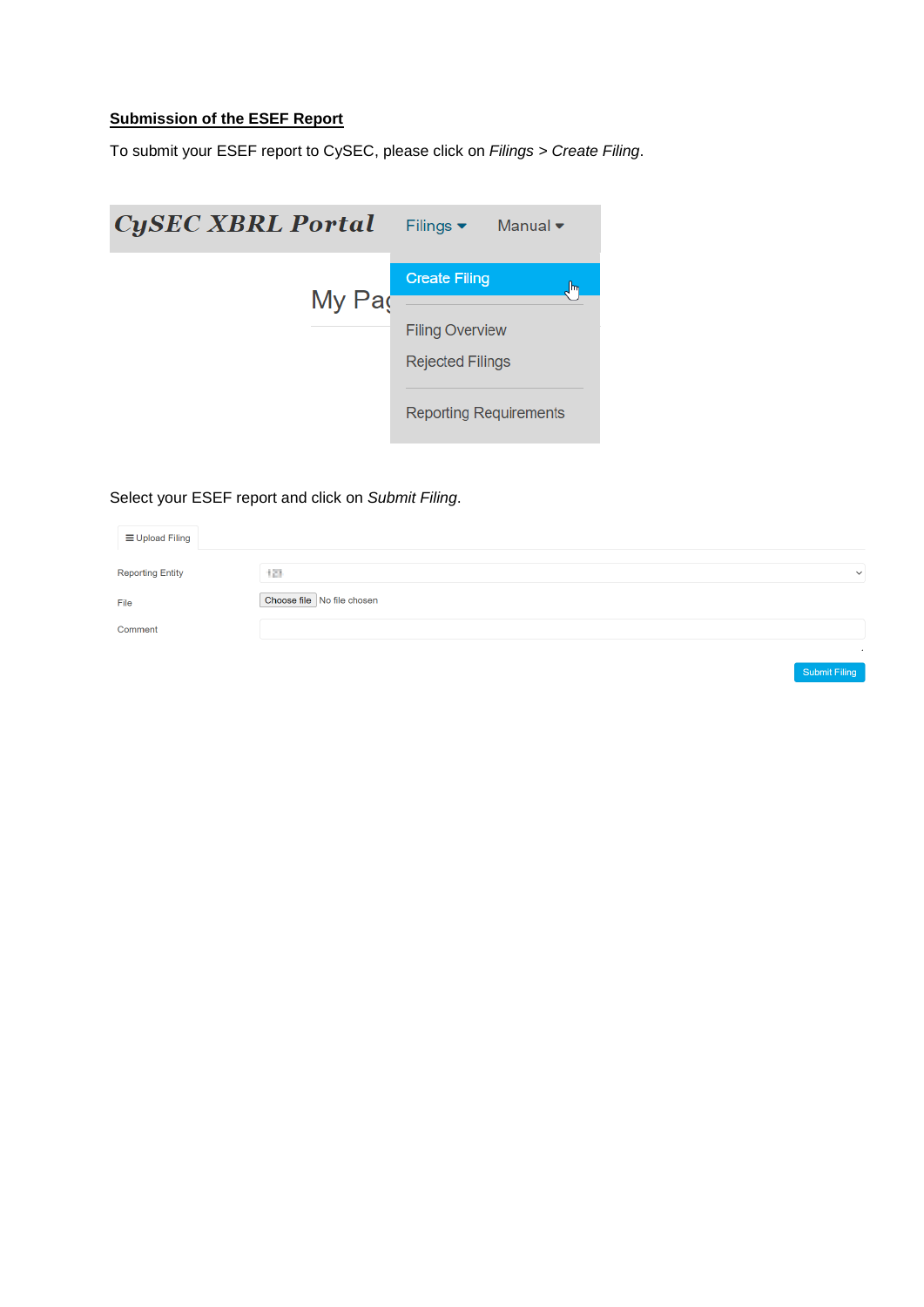# **Submission of the XHTML stand-alone report by entities not subject to tagging obligations**

To submit your XHTML stand-alone report to CySEC, it has to be zipped. Please click on *Filings > Select Filing*.

| Filings $\blacktriangleright$ Manual $\blacktriangleright$ |
|------------------------------------------------------------|
| <b>Create Filing</b><br> m                                 |
|                                                            |
| <b>Filing Overview</b>                                     |
| <b>Rejected Filings</b>                                    |
|                                                            |
| <b>Reporting Requirements</b>                              |
|                                                            |

# Select your XHTML stand-alone report and click on *Submit Filing*.

| E Upload Filing         |                            |               |
|-------------------------|----------------------------|---------------|
| <b>Reporting Entity</b> | 128                        | $\checkmark$  |
| File                    | Choose file No file chosen |               |
| Comment                 |                            |               |
|                         |                            |               |
|                         |                            | Submit Filing |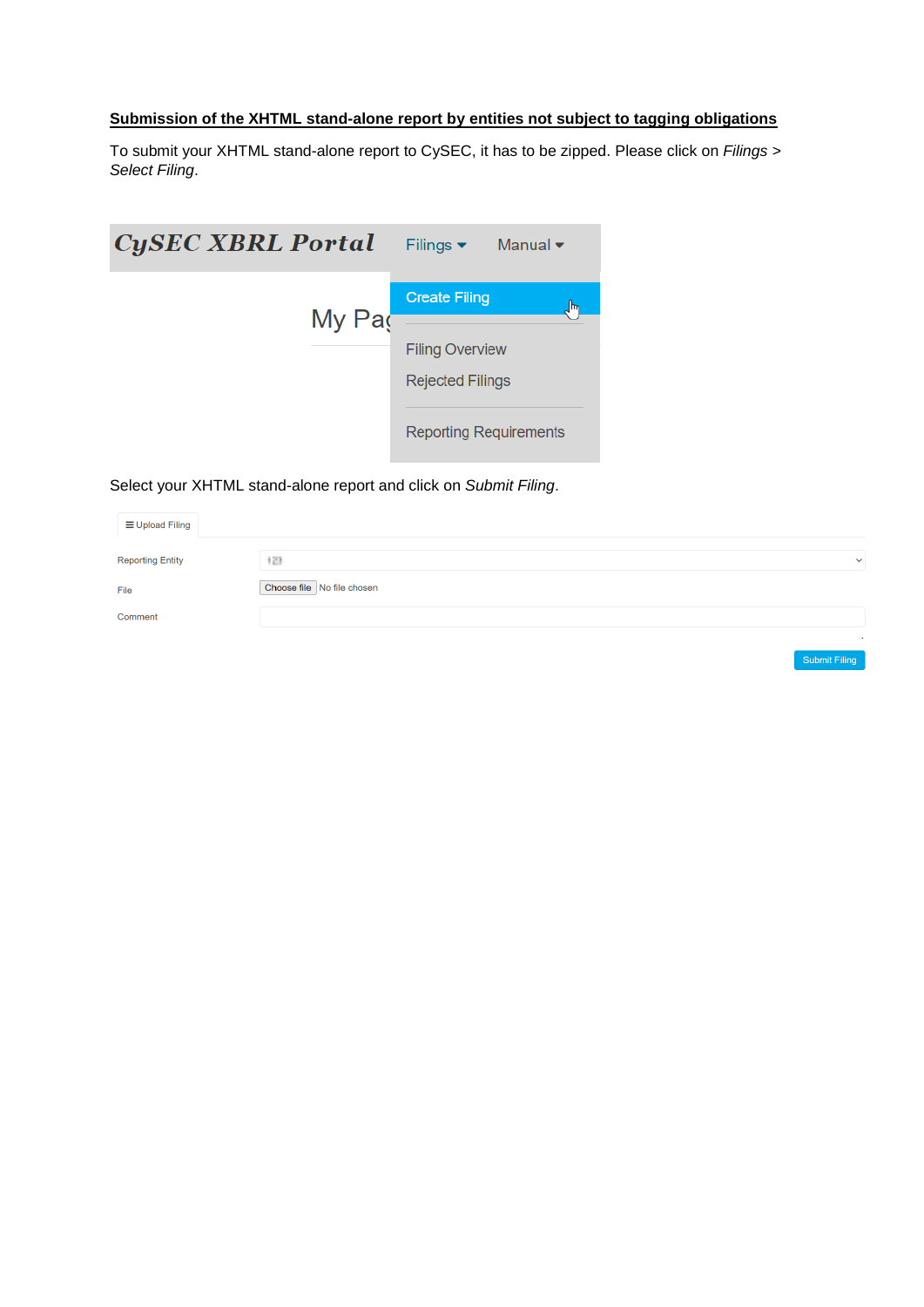#### **Common Errors for rejected filings**

1. Due date

| Validation Results                                                                                                                                                                                                             |               |
|--------------------------------------------------------------------------------------------------------------------------------------------------------------------------------------------------------------------------------|---------------|
| Errors (1) Warnings (0) Information (0)                                                                                                                                                                                        |               |
| ID Message                                                                                                                                                                                                                     | Type          |
| No reporting requirement found for reported due date 12/31/2018 12:00:00 AM, taxonomy 'http://xbrl.ifrs.org/taxonomy/2020-03-16/full_ifrs/full_ifrs-cor_2020-03-16.xsd' and financial intermediary "www.part interpretationary | FilingMapping |

Your report has to be for the correct due date, for example 2021-12-31.

#### 2. Reports cannot be uploaded twice

| <b>Validation Results</b>                                                                    |               | $\mathcal{L}$ |
|----------------------------------------------------------------------------------------------|---------------|---------------|
| Errors (1) Warnings (0) Information (0)                                                      |               |               |
| Message<br>ID                                                                                | Type          |               |
| Duplicate filing version detected: The same file has been processed on 4/13/2022 11:43:02 AM | FilingMapping |               |

Your report has already been uploaded and the same report cannot be uploaded twice.

#### 3. File structure

| <b>Validation Results</b>                                                                      |       |
|------------------------------------------------------------------------------------------------|-------|
| Warnings (0) Information (0)<br>Errors (1)                                                     |       |
| Message<br>ID                                                                                  | Type  |
| Can't load Report Package ZIP file: Missing META-INF directory (tpe:metadataDirectoryNotFound) | Other |

The structure of your zip-file does not fulfill the requirements. For example, your META-INF folder might be missing. Please make sure, that the structure is correct. Please refer to section "Structure of the ESEF report".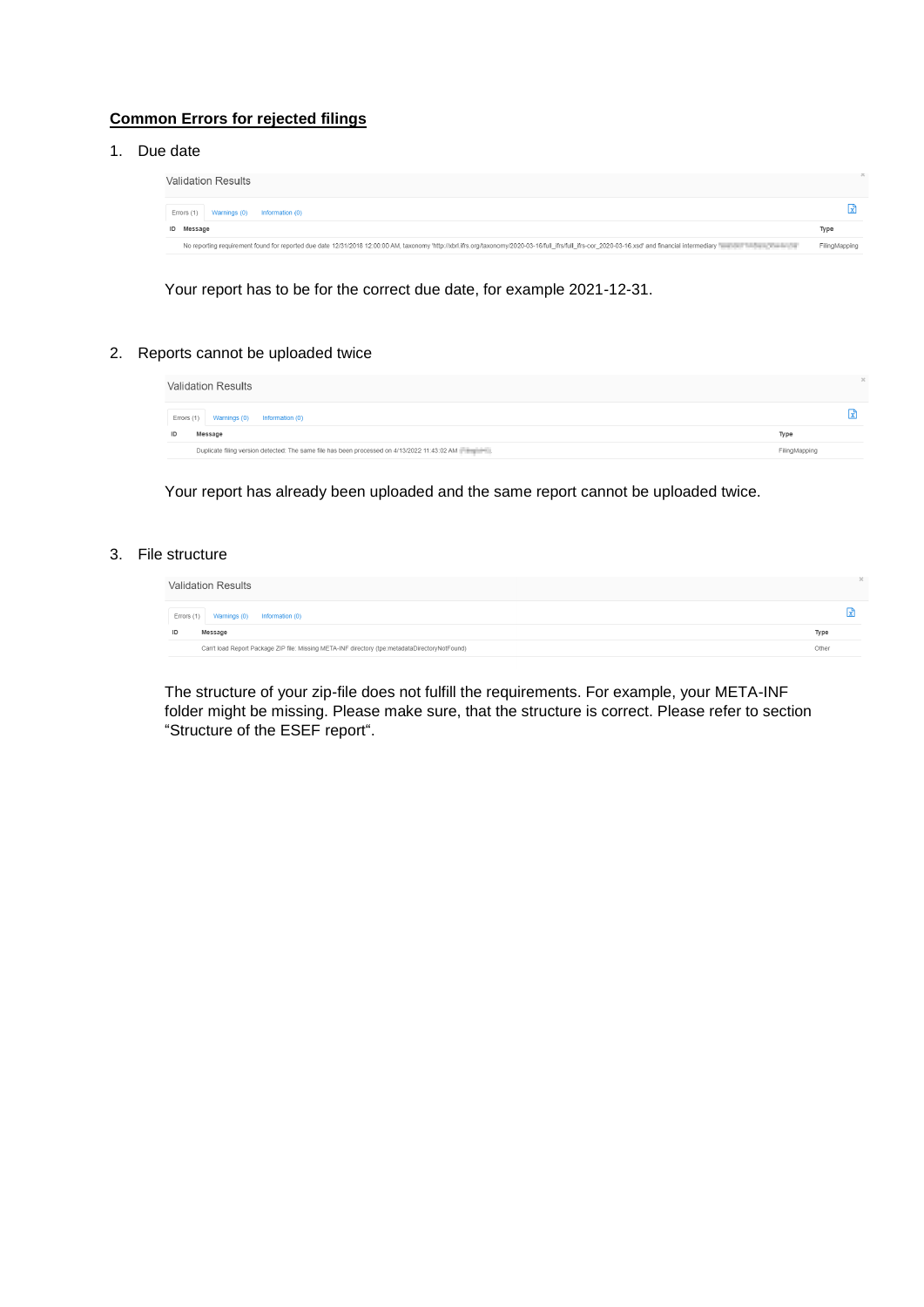# **Technical Requirements on ESEF Report Submissions**

In order to submit ESEF reports in the iXBRL Format, the following requirements must be met:

- The XBRL reports packages (ZIP files) must be valid according to the XBRL specifications [https://specifications.xbrl.org/specifications.html.](https://specifications.xbrl.org/specifications.html) These specifications are the following:
	- o Report Packages
	- o XBRL 2.1
	- o Dimension 1.0
	- o Inline XBRL 1.1
- The report must reference the official ESEF taxonomies, as published here: [https://www.esma.europa.eu/policy-activities/corporate-disclosure/european-single-electronic](https://www.esma.europa.eu/policy-activities/corporate-disclosure/european-single-electronic-format)[format](https://www.esma.europa.eu/policy-activities/corporate-disclosure/european-single-electronic-format)
- More information on the technical requirements can be found in the ESEF Reporting Manual 2021:<https://www.esma.europa.eu/document/esef-reporting-manual>